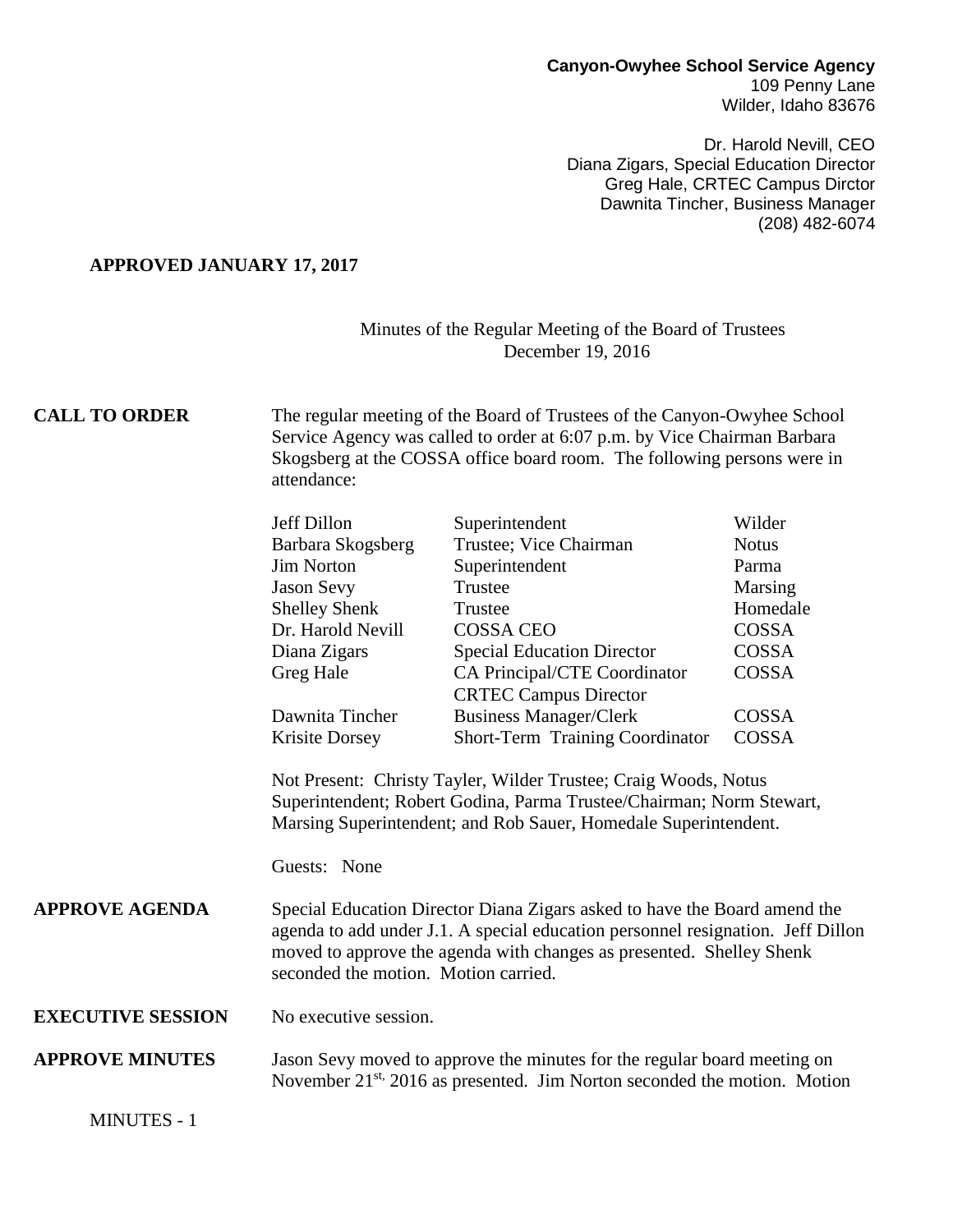carried.

| <b>BILL SCHEDULE</b>                           | Jim Norton moved to approve the bill schedule as presented and allow Dr.<br>Harold Nevill to sign them on an emergency basis for this month. Shelley<br>Shenk seconded the motion. Motion carried.                                                                                                                                                                                                                                                                                                                  |
|------------------------------------------------|---------------------------------------------------------------------------------------------------------------------------------------------------------------------------------------------------------------------------------------------------------------------------------------------------------------------------------------------------------------------------------------------------------------------------------------------------------------------------------------------------------------------|
| <b>OLD BUSINESS</b>                            |                                                                                                                                                                                                                                                                                                                                                                                                                                                                                                                     |
| <b>Annual Board Briefings</b>                  | Dr. Nevill has visited all Boards for his annual update.                                                                                                                                                                                                                                                                                                                                                                                                                                                            |
| <b>Special Education Director</b>              | Discussion was held regarding preparation for possible transition needs of<br>COSSA due to the possibility of potential future retirement of the Special<br>Education Director. Dr. Nevill proposed to add a one-half time (at minimum)<br>"Assistant Special Ed Director" to the administrative staff next year in order to<br>begin training a future replacement when needed. Superintendent Jeff Dillon<br>mentioned the possibility of a stipend for said individual to account for added<br>responsibilities. |
|                                                | No decisions were made.                                                                                                                                                                                                                                                                                                                                                                                                                                                                                             |
| Special Ed/Admin Budget<br>$(100$ Budget)      | The Board discussed the provided spread sheet regarding the 100 special<br>education/administration budget and the line items within that budget that<br>pertain to general administration.                                                                                                                                                                                                                                                                                                                         |
|                                                | No decisions were made.                                                                                                                                                                                                                                                                                                                                                                                                                                                                                             |
| 237 Account Overage                            | Dr. Nevill explained to the Board how he had coded a construction project to<br>account 237 on the accounts payable report in November but that it should have<br>been coded to account 259. It was corrected to reflect the proper account.                                                                                                                                                                                                                                                                        |
|                                                | No decisions were made.                                                                                                                                                                                                                                                                                                                                                                                                                                                                                             |
| <b>NEW BUSINESS</b>                            |                                                                                                                                                                                                                                                                                                                                                                                                                                                                                                                     |
| <b>CEA</b>                                     | No additions to the submitted report.                                                                                                                                                                                                                                                                                                                                                                                                                                                                               |
| <b>Business Office</b>                         | No additions to the submitted report.                                                                                                                                                                                                                                                                                                                                                                                                                                                                               |
| <b>Special Services Report</b>                 | No additions to the submitted report.                                                                                                                                                                                                                                                                                                                                                                                                                                                                               |
| <b>Administrative Report</b>                   | No additions to the submitted report.                                                                                                                                                                                                                                                                                                                                                                                                                                                                               |
| Career & Technical/CRTEC<br><b>MINUTES - 1</b> | Jim Norton moved to approve the emergency closures of December 15th $\&$ 16 <sup>th</sup><br>of COSSA Academy due to inclement weather and to approve the revision of<br>the 16-17 COSSA Academy calendar as proposed. Jeff Dillon seconded the<br>motion. Motion carried.                                                                                                                                                                                                                                          |